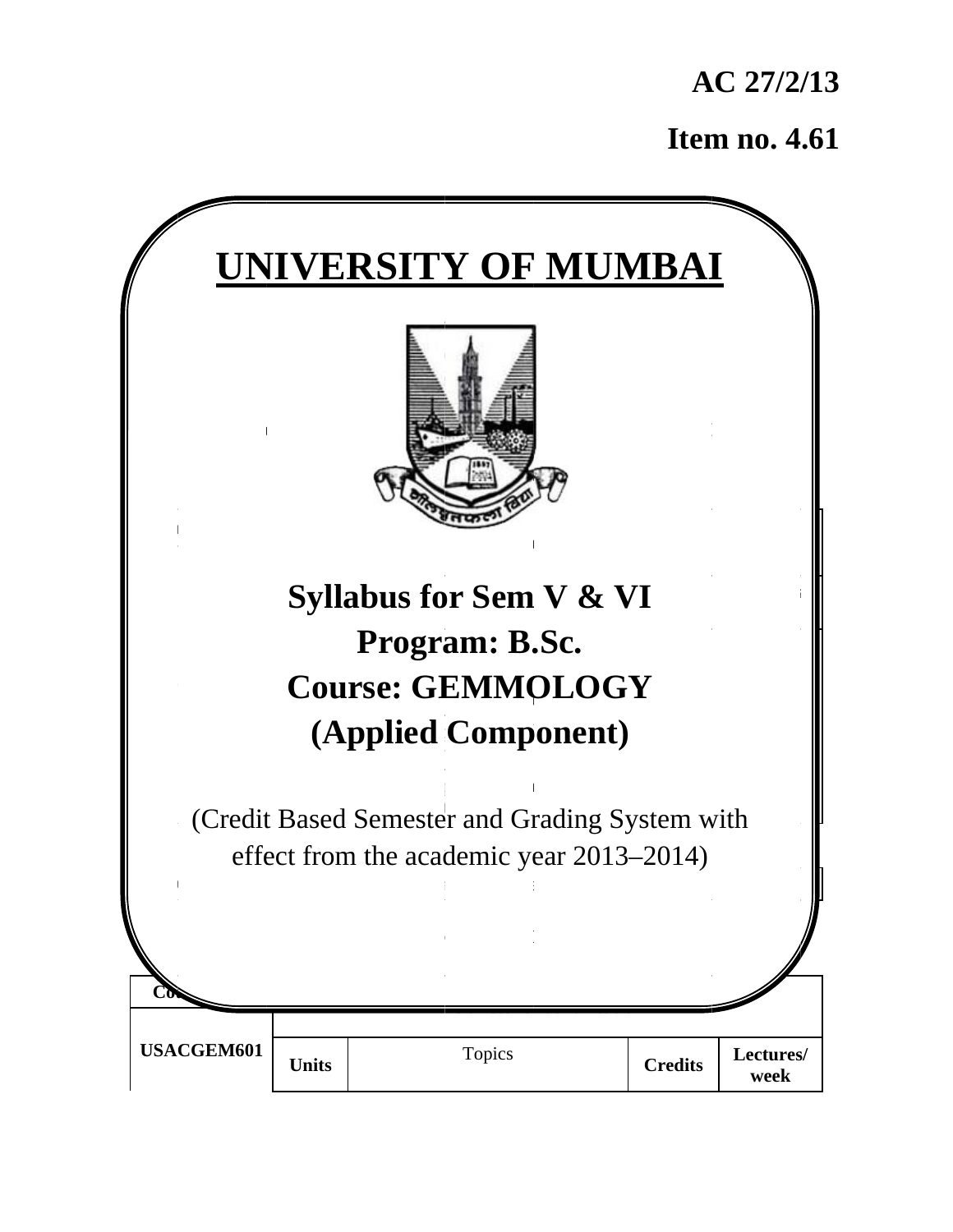|  |    | Gem enhancement and synthesis                           |  |  |
|--|----|---------------------------------------------------------|--|--|
|  | П  | Laboratory equipment and<br>methods.                    |  |  |
|  | Ш  | <b>Fashioning of Gemstones</b>                          |  |  |
|  | IV | Descriptive Gemmology (<br>excluding Organic gemstones) |  |  |

## **Practicals**

| USACGEM6P1<br>Gem properties and characteristics |  |  |
|--------------------------------------------------|--|--|
|--------------------------------------------------|--|--|

### **T.Y.B.Sc.**

# **Applied Component Gemmology Credit Based Semester and Grading System To be implemented from the Academic year 2013-2014**

## **SEMESTER V Theory**

| <b>Course code</b> |              | <b>Essentials of Gemmology</b>                                                                                                                                                                                                                                                                                                                                                                                                                 |                |                   |  |  |
|--------------------|--------------|------------------------------------------------------------------------------------------------------------------------------------------------------------------------------------------------------------------------------------------------------------------------------------------------------------------------------------------------------------------------------------------------------------------------------------------------|----------------|-------------------|--|--|
|                    | <b>Units</b> | <b>Topics</b>                                                                                                                                                                                                                                                                                                                                                                                                                                  | <b>Credits</b> | Lectures/<br>week |  |  |
| <b>USACGEM501</b>  | I            | <b>History of Gemmology:</b><br>The evolution of the science of<br>gemology<br>Gems as inorganic and organic<br>natural products possessing special<br>qualities (beauty, rarity,<br>durability).<br>The Geological Sources of Gems<br>Rocks and processes that formed<br>them.<br>Gem regions.<br>Gem recovery methods.<br><b>Crystal Chemistry</b><br>Cryptocrystalline, massive and<br>metamict states.<br>Atoms, ions and chemical bonding | $\overline{2}$ | 4                 |  |  |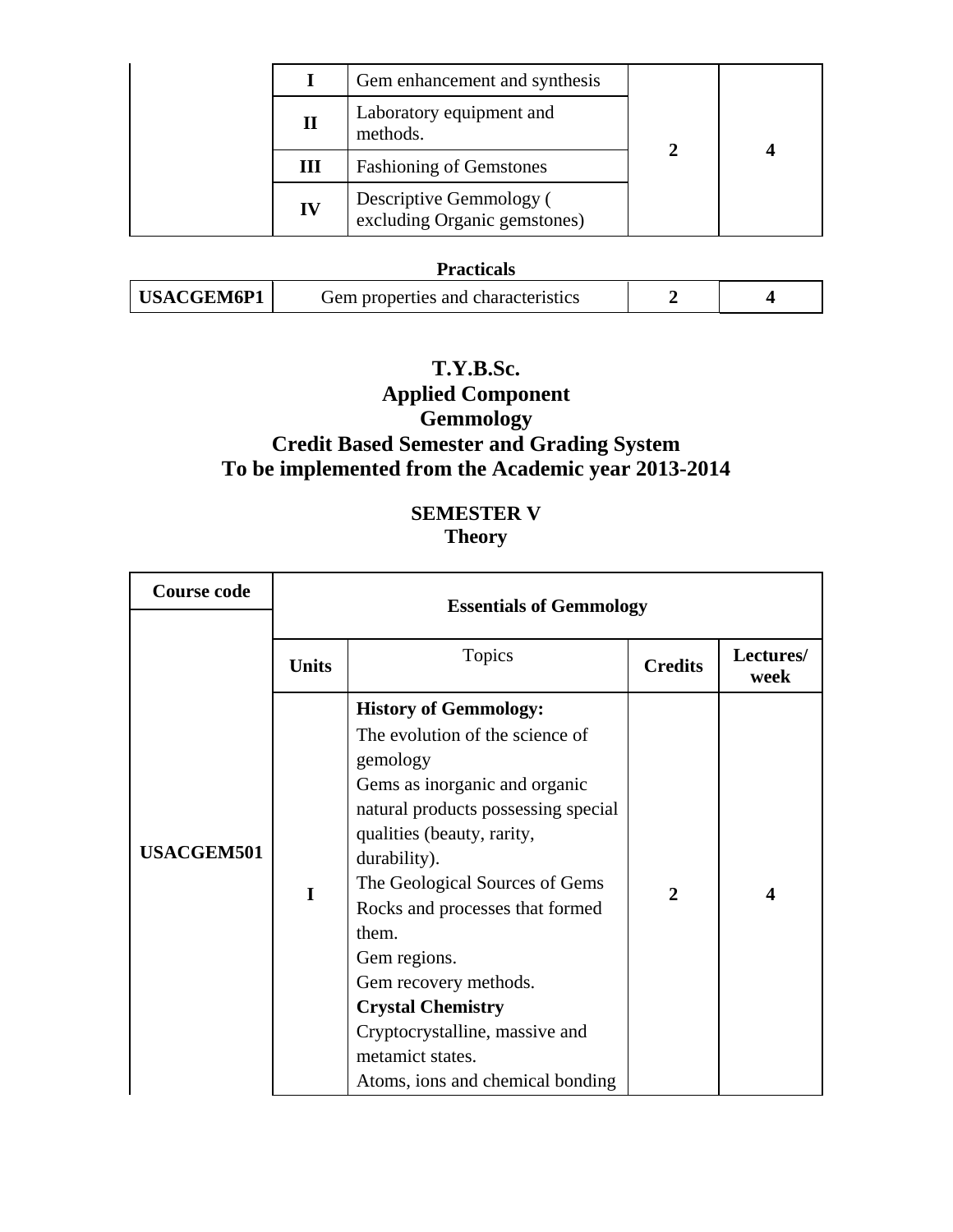|              | Isomorphism, polymorphism,                            |  |
|--------------|-------------------------------------------------------|--|
|              | pseudomorphism and exsolution.                        |  |
|              | <b>Units of Measurement:</b>                          |  |
|              | Metric carat, pearl grain, kilogram,                  |  |
|              | gram, milligram, meter,                               |  |
|              | millimeter, micrometer,                               |  |
|              | nanometer, Angstrom, litre,                           |  |
|              | milliliter.                                           |  |
|              |                                                       |  |
|              | <b>Mineralogy of gemstones</b>                        |  |
|              | Crystalline and amorphous                             |  |
|              | materials.                                            |  |
|              | Mineral: forms, habits, twinning,                     |  |
|              | and growth patterns of crystals,                      |  |
|              | polycrystalline and metamict                          |  |
|              | minerals                                              |  |
|              | <b>Physical Properties:</b>                           |  |
|              | Hardness: definition, Mohs' scale,                    |  |
|              | selection of reference minerals,                      |  |
|              | application in gemmology,                             |  |
|              | limitation of use, differential                       |  |
| $\mathbf{I}$ | hardness.                                             |  |
|              | Cleavage: definition, description,                    |  |
|              | importance in gemmology and                           |  |
|              | lapidary work.                                        |  |
|              | <b>Specific Gravity</b>                               |  |
|              | Definition, determination,                            |  |
|              | hydrostatic weighing using two-                       |  |
|              | pan and single-pan balance,                           |  |
|              | construction and use of balance,                      |  |
|              | heavy liquids (bromoform,                             |  |
|              | methylene iodide, sodium<br>polytungstate and Clerici |  |
|              | solution), flotation and                              |  |
|              | pycnometer method                                     |  |
|              | <b>Optical properties - Reflection</b>                |  |
|              | <b>&amp;Refraction:</b>                               |  |
|              | Nature of colour: absorption of                       |  |
|              | light, allochromatism,                                |  |
| III          | idiochromatism                                        |  |
|              | Lustre, sheen, chatoyancy and                         |  |
|              | asterism in gemstones, play of                        |  |
|              | colour, dispersion, metamerism,                       |  |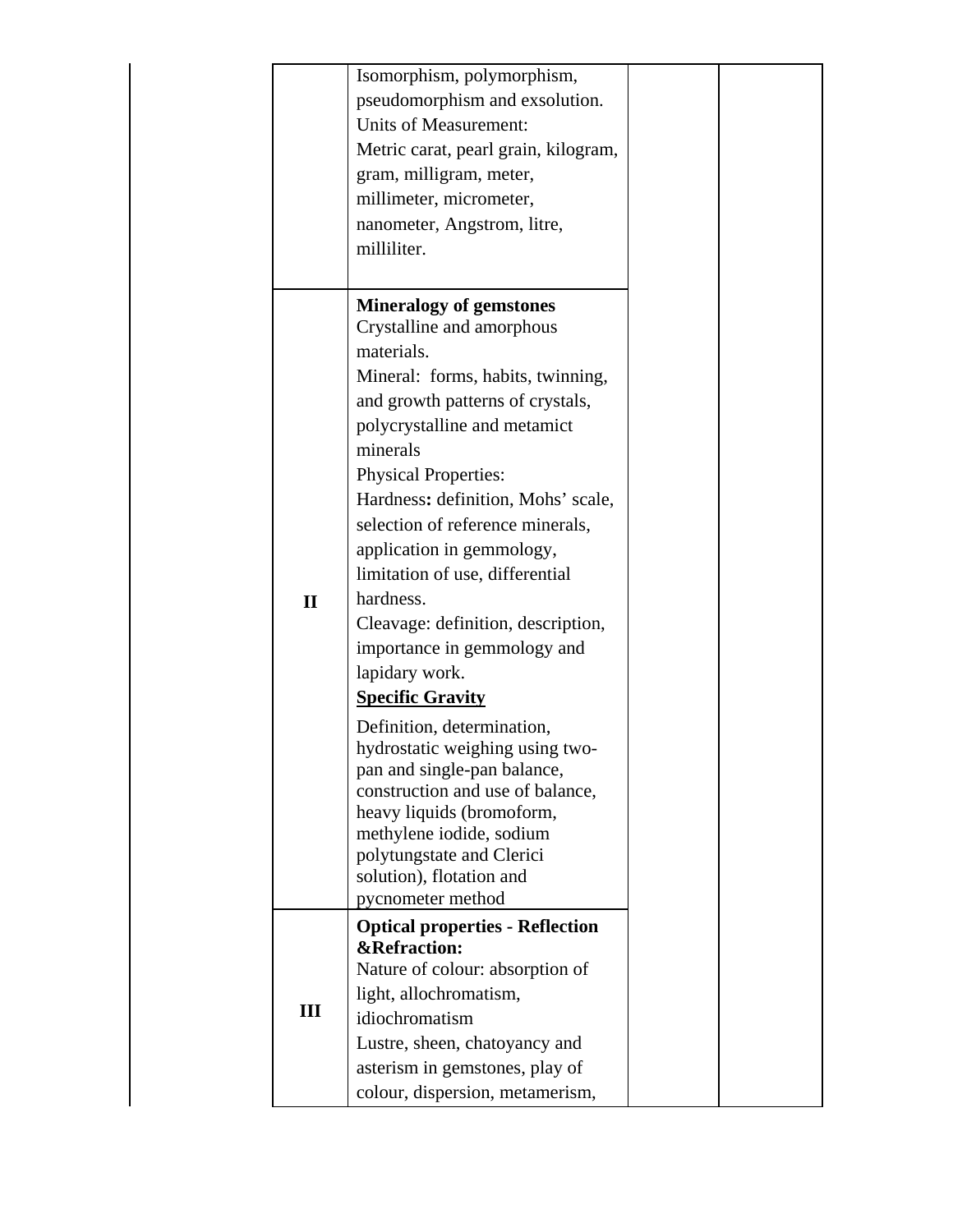|    | use of Chelsea colour filter, cross    |  |
|----|----------------------------------------|--|
|    | filter test. 10 X lens, construction   |  |
|    | and use of microscope and its          |  |
|    | other optical applications.            |  |
|    | <b>Reflection and Refraction</b>       |  |
|    | Reflection: laws of reflection,        |  |
|    | importance in gemmology.               |  |
|    | Refraction: laws of refraction,        |  |
|    | refractive index, total internal       |  |
|    | reflection, use and design of          |  |
|    | refractometer, measurement of R.I.     |  |
|    | and birefringence by refractometer     |  |
|    | and other methods. Isotropism and      |  |
|    | Anistropism in gemstones,              |  |
|    | anomalous double refraction, optic     |  |
|    | axes.                                  |  |
|    | <b>Optical Properties-Polarisation</b> |  |
|    | and Absorption                         |  |
|    | Nature and production of polarized     |  |
|    | light, design and construction of      |  |
|    | polariscope and its use in             |  |
|    | gemmology. Differential                |  |
|    | absorption of light, pleochroism,      |  |
|    | dichroscope, construction and use;     |  |
|    | spectroscope – construction and        |  |
|    | use, absorption spectra, other         |  |
|    | spectroscope versions, interference    |  |
|    | and diffraction.                       |  |
|    |                                        |  |
| IV | <b>Luminescence</b>                    |  |
|    | Fluorescence and                       |  |
|    | phosphorescence,                       |  |
|    | photoluminescence and Stoke's          |  |
|    | law,                                   |  |
|    | Applications of ultra-violet and X-    |  |
|    | rays to gem testing. Other forms of    |  |
|    | luminescence.                          |  |
|    | Magnetic and electrical properties:    |  |
|    | electro conductivity,                  |  |
|    | piezoelectricity, pyroelectricity,     |  |
|    | triboelectricity, photoconductivity.   |  |
|    | Thermal conductivity and thermal       |  |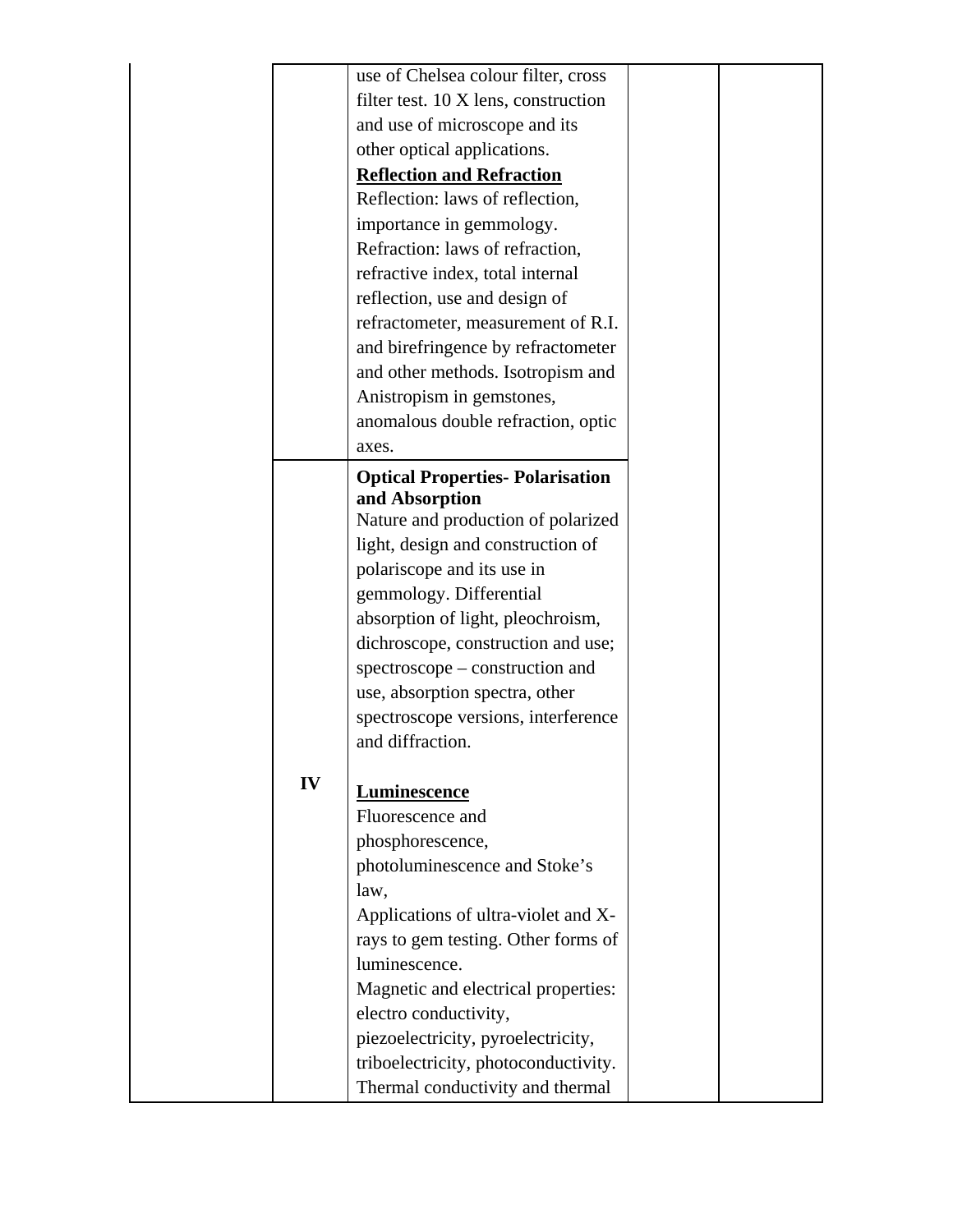| conductivity meter. |  |
|---------------------|--|
|                     |  |
|                     |  |

#### **Practicals**

| <b>USACGEM5P1</b> | <b>Gem Properties and Characteristics</b><br>Study of mineral forms, habits; and<br>growth features of various gemstones.<br>2.<br>Specific gravity problems.<br>a) Hydrostatic method, b)<br>comparison of specific gravity of<br>gemstones.<br>Refractive Indices problems<br>3.<br>a) Isotropic stones, b)<br>Uniaxial<br>stones, c) Biaxial stones.<br><b>Weight Estimation Problems</b><br>4.<br>5.<br>Study luminescence and absorption | $\overline{2}$ |  |
|-------------------|-----------------------------------------------------------------------------------------------------------------------------------------------------------------------------------------------------------------------------------------------------------------------------------------------------------------------------------------------------------------------------------------------------------------------------------------------|----------------|--|
|                   | spectrum of gemstones.                                                                                                                                                                                                                                                                                                                                                                                                                        |                |  |

Reference Books

- 1. Read P.G. (2005), Gemmology ( $3<sup>rd</sup>$  edition), Elsevier.
- 2. Webster R. (1976), Practical Gemmology ( $6<sup>th</sup>$  edition), NAG Press.
- 3. Anderson B.W. (1990), Gem Testing ( $10^{th}$  edition), Butterworth & Co. Ltd.
- 4. Schumann W. (2010), Gemstones of the world  $(4<sup>th</sup>$  edition), Sterling Pub. Co. Inc.
- 5. Webster R. (revised by Anderson B.W.) (1995), Gems  $(4<sup>th</sup>$  edition), Butterworth-Heinemann.
- 6. O'Donoghue M. and Joyner L. (2003), Identification of gemstones, Butterworth-Heinemann.
- 7. O'Donoghue M. (2006), Gems: their sources, description and identification ( $6<sup>th</sup>$  edition), Elsevier.
- 8. Matlins A. L. and Bonanno A. C. (1997), Gem Identification Made Easy, Gemstone Press.
- 9. Robbins M. (1994), Fluorescence: Gems and Minerals under Ultraviolet Light, Geoscience Press.
- 10. Arem J.E. (1987), Color Encyclopedia of Gemstones (2nd edition), Chapman and Hall.
- 11. Newman Renee (2003), Gemstone Buying Guide: How to evaluate, identify, select and care for colored gems, International Jewelry Publication.
- 12. Korbel P. and Novak M. (2001), The complete encyclopedia of minerals, Grange Books PLC.
- 13. Schneider Stuart (2011), Collecting fluorescent minerals, Schiffer Pub. Ltd.
- 14. Liddicoat R. T. (1989), A handbook of gem identification ( $12<sup>th</sup> Ed.$ ), rev. Santa Monica CA: Gemological Institute of America.

### **SEMESTER VI**

#### **Theory**

**Course code Gemstone Identification**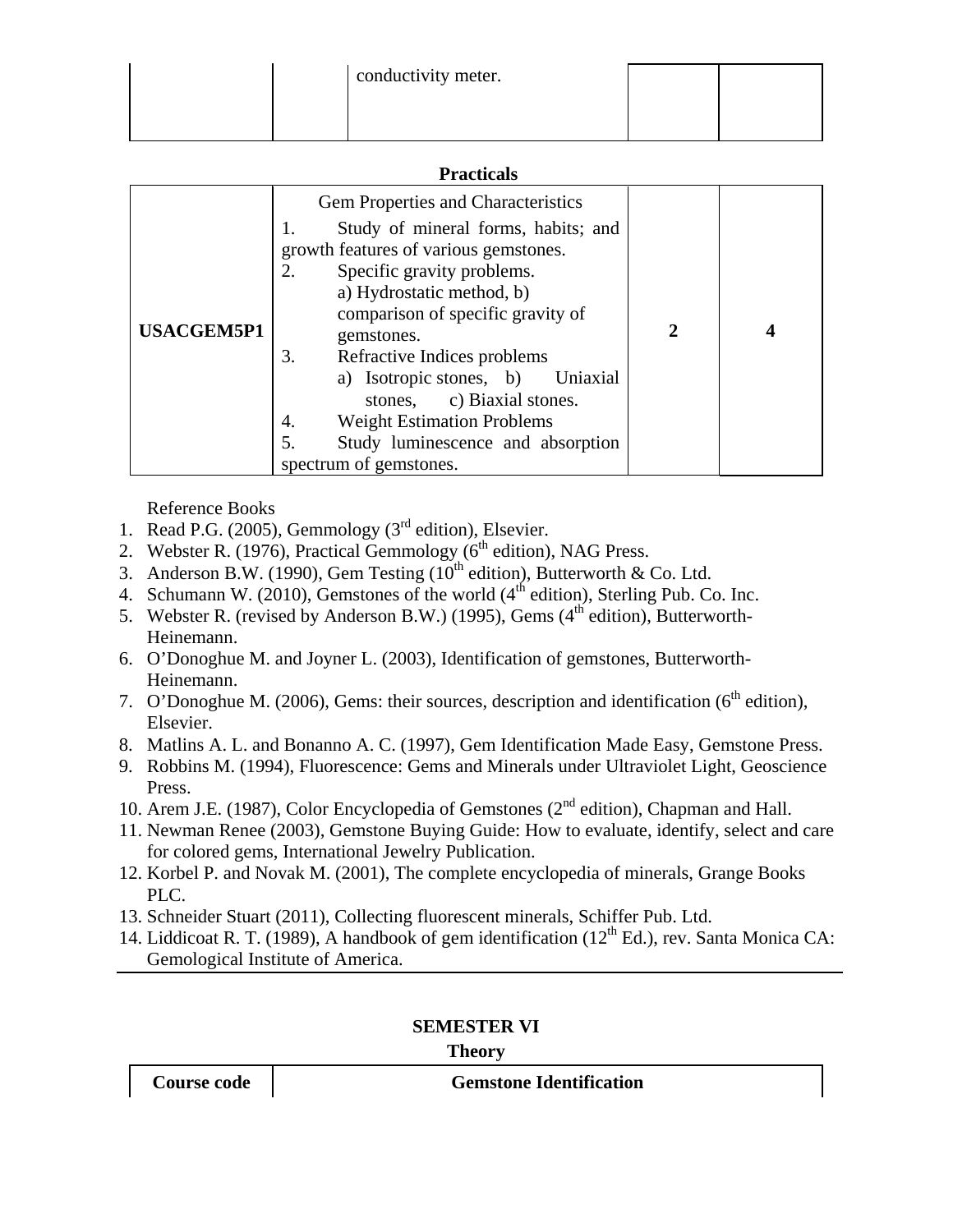|                   | <b>Units</b> | <b>Topics</b>                                                                                                                                                                                                                                                                                                                                                                                                                                                                                                                                                                                                             | <b>Credits</b> | Lectures/<br>week       |
|-------------------|--------------|---------------------------------------------------------------------------------------------------------------------------------------------------------------------------------------------------------------------------------------------------------------------------------------------------------------------------------------------------------------------------------------------------------------------------------------------------------------------------------------------------------------------------------------------------------------------------------------------------------------------------|----------------|-------------------------|
| <b>USACGEM601</b> | I            | Gem enhancement and synthesis<br>Methods of staining, heat<br>treatment, diffusion treatment,<br>fracture filling, cavity filling,<br>coatings, dyeing, laser drilling,<br>atomic irradiation and their<br>detection<br><b>Synthesis of gemstones</b><br>Methods of manufacture: flame-<br>fusion (Vernueil), flux-melt,<br>hydrothermal, crystal-pulling<br>(Czochralski), skull-crucible<br>method, zone melting, diamond<br>synthesis, thin diamond films,<br>carbon vapour deposition (CVD),<br>ceramic techniques.<br>Gemstone simulants: Glass,<br>plastics, diamond<br>simulants, assembled or<br>composite stones | $\overline{2}$ | $\overline{\mathbf{4}}$ |
|                   | $\mathbf{I}$ | <b>Internal features in Gemstones</b><br>Growth lines and colour zoning,<br>twinning, types of inclusions.<br>Identification features of natural<br>gemstones, synthetic gemstones<br>and simulants based on localities<br>and process.<br>Laboratory equipment and<br>methods.<br>Electron microprobe, scanning<br>electron microscope,<br>spectrophotometers, Raman<br>spectroscopy, Quantitative<br>cathodoluminescence. X-ray<br>equipment.                                                                                                                                                                           |                |                         |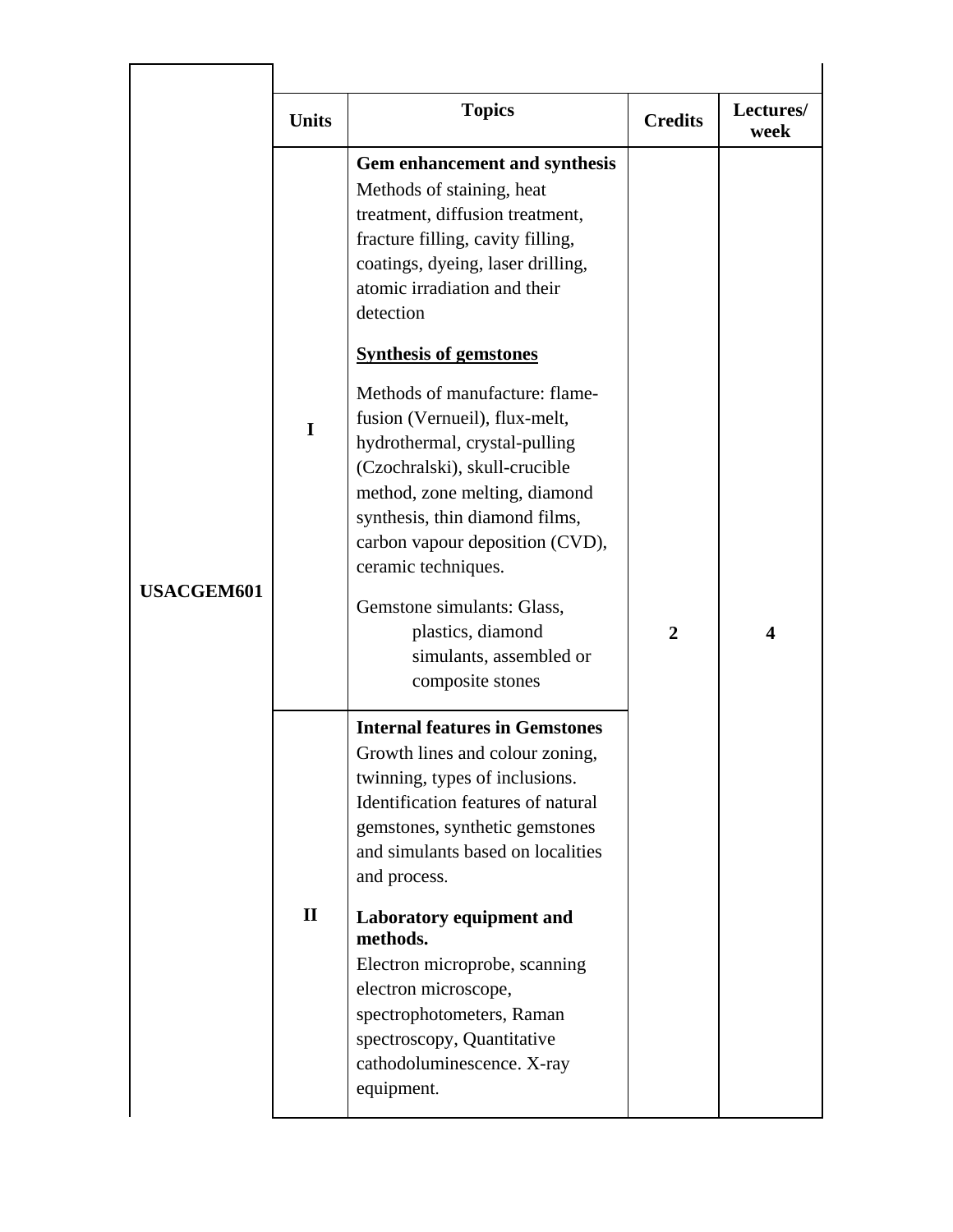| III | <b>Fashioning of Gemstones</b><br>Cutting styles, critical angle,<br>composite stones, gemstone<br>polishing, lapidary techniques and<br>gemstone carving.<br>Diamonds: Diamond cutting and<br>polishing methods, diamond<br>grading including cut, colour,<br>clarity and carat weight.<br><b>Organic products</b><br>Organic products: Pearls – native<br>and cultured (nucleated and non-<br>nucleated), their formation,<br>structure, and identification with<br>the help of pearl microscope,<br>endoscope, x-ray photography and<br>diffractometry (lauegrams).<br>Other organic products and<br>simulants identification, including<br>amber, coral, jet, ivory, tortoise-<br>shell, ondontolite, shell, vegetable<br>ivory, operculum and fossils. |  |
|-----|-------------------------------------------------------------------------------------------------------------------------------------------------------------------------------------------------------------------------------------------------------------------------------------------------------------------------------------------------------------------------------------------------------------------------------------------------------------------------------------------------------------------------------------------------------------------------------------------------------------------------------------------------------------------------------------------------------------------------------------------------------------|--|
| IV  | <b>Descriptive Gemmology (</b><br>excluding Organic gemstones)<br>Includes crystallography, chemical<br>composition, physical and optical<br>properties, inclusions,<br>enhancements and diagnostic<br>features.<br>Important gemstones including<br>beryl, chrysoberyl, corundum,<br>diamond, garnet, jadeite, opal,<br>spinel, topaz, tourmaline, zoisite,<br><b>Less Important gemstones:</b><br>andalusite, apatite, calcite,<br>diopside, epidote, fluorite,                                                                                                                                                                                                                                                                                           |  |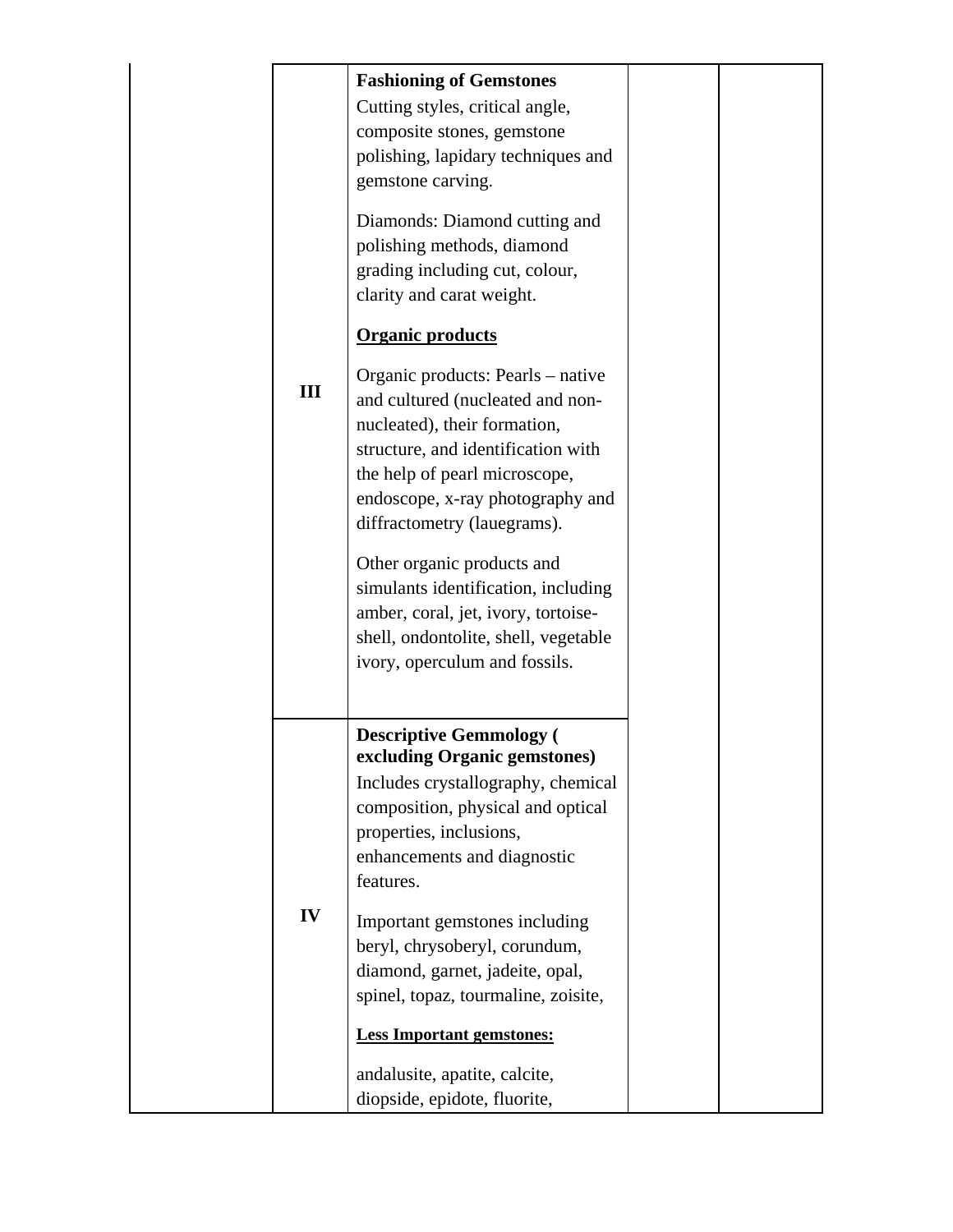|  | feldspar, gypsum, hematite,<br>idocrase, iolite, kyanite, lapis<br>lazuli, malachite, nephrite, ,<br>peridot, quartz, rhodochrosite,<br>rhodonite, scapolite, serpentine,<br>sodalite, spodumene, talc,<br>turquoise, zircon. |  |  |
|--|-------------------------------------------------------------------------------------------------------------------------------------------------------------------------------------------------------------------------------|--|--|
|--|-------------------------------------------------------------------------------------------------------------------------------------------------------------------------------------------------------------------------------|--|--|

| <b>Practicals</b> |  |
|-------------------|--|
|                   |  |

|                   | Gem properties and characteristics<br>Procedures of distinguishing, different<br>1.<br>gemstones using a dichroscope,<br>polariscope and a loupe, on the basis of<br>their various physical and optical                                                                                                                                                                                                                                                                                                                                                               |             |   |
|-------------------|-----------------------------------------------------------------------------------------------------------------------------------------------------------------------------------------------------------------------------------------------------------------------------------------------------------------------------------------------------------------------------------------------------------------------------------------------------------------------------------------------------------------------------------------------------------------------|-------------|---|
| <b>USACGEM6P1</b> | characters.<br>2.<br>Study of growth features and inclusions<br>of the gemstones.<br>3.<br>(a) Identification of natural, cultured,<br>and imitation pearls on the basis of<br>structural data.<br>(b) Drawings of part of light beam from<br>endoscope through natural and imitation<br>pearls.<br>4. Problems on design, gemstone cuts.<br>a) Light ray path through a profile of<br>cut; b) facet patterns and facet tally of<br>various types of cuts; c) cabochon cuts.<br>d) Drawings of various types of<br>composite gemstones.<br>Appraising gemstones<br>5. | $\mathbf 2$ | 4 |

### **Reference Books:**

- 1. Crowe Judith (2006), The Jeweller's Directory of Gemstones, Page One Pub.
- 2. Pagel-Thiesen Verena (2001), Diamond grading ABC The manual (9<sup>th</sup> new revised and enlarged edition), Gemmological Association of Great Britain.
- 3. Brunton Eric (1978), Diamonds ( $2<sup>nd</sup>$  edition)
- 4. Gubelin E.J and Koivula J. (1992), Photo atlas of inclusions in gemstones (Vol I, II and III), ABC Ed.